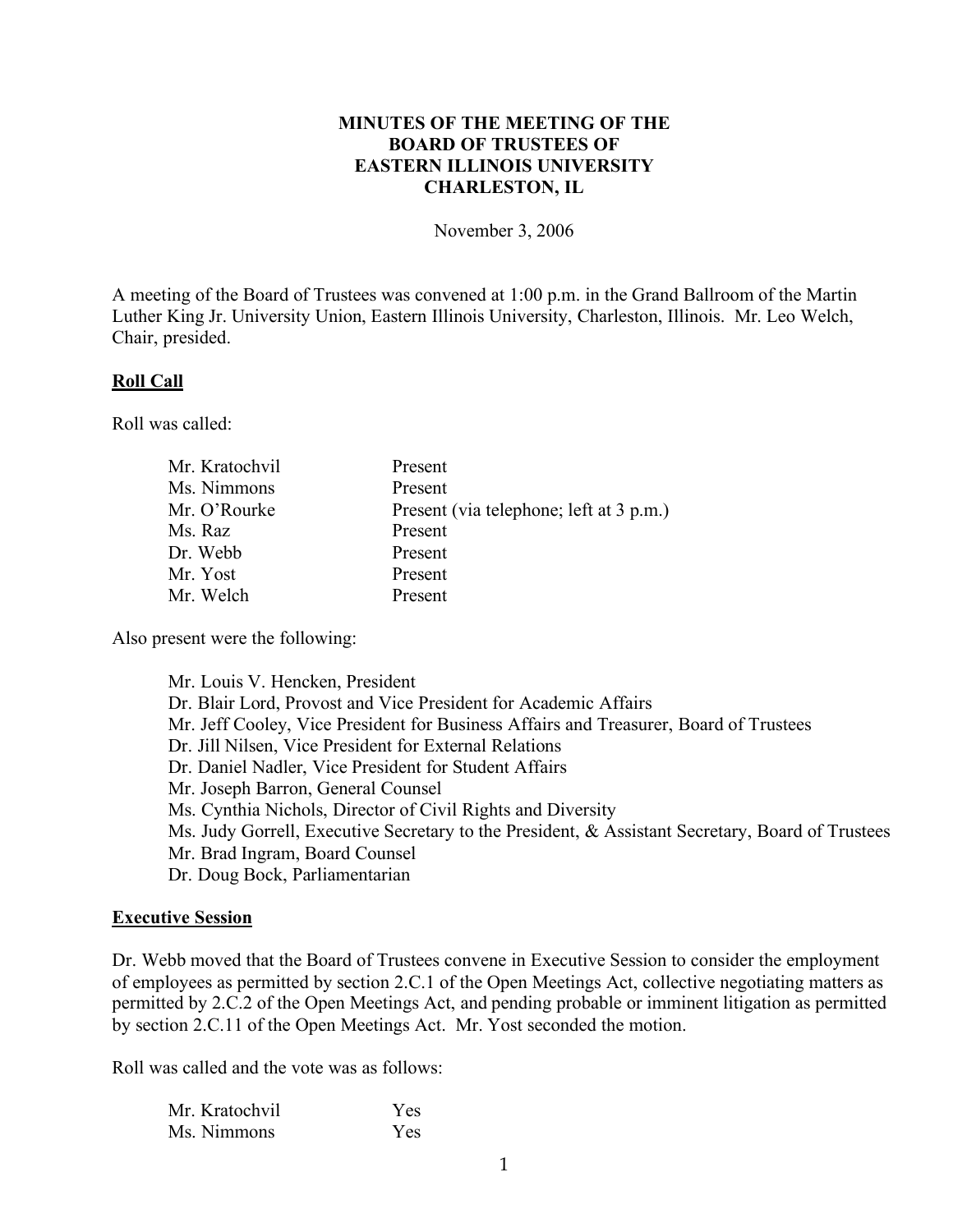| Mr. O'Rourke    | Yes |
|-----------------|-----|
| Ms. Raz         | Yes |
| Dr. Webb        | Yes |
| Mr. Yost        | Yes |
| Mr. Welch       | Yes |
| Motion carried. |     |

Mr. Kratochvil moved that the Board reconvene in Open Session. Ms. Nimmons seconded the motion.

Roll was called and the vote was as follows:

| Mr. Kratochvil | Yes        |
|----------------|------------|
| Ms. Nimmons    | Yes        |
| Mr. O'Rourke   | Yes        |
| Ms. Raz        | Yes        |
| Dr. Webb       | <b>Yes</b> |
| Mr. Yost       | Yes        |
| Mr. Welch      | Yes        |
|                |            |

### **Action Items**

1. Mr. Yost moved to approve the minutes of the September 8, 2006 Board Meeting, September 8, 2006 Executive Planning Committee Meeting, September 8, 2006 Academic and Student Affairs Committee Meeting, and October 6, 2006 Board Meeting. Dr. Webb seconded the motion.

Roll was called and the vote was as follows:

| Mr. Kratochvil | Yes        |
|----------------|------------|
| Ms. Nimmons    | Yes        |
| Mr. O'Rourke   | <b>Yes</b> |
| Ms. Raz        | Yes        |
| Dr. Webb       | <b>Yes</b> |
| Mr. Yost       | <b>Yes</b> |
| Mr. Welch      | Yes        |
|                |            |

Motion carried.

2. Dr. Webb moved to approve the Contract Renewal and Wage Agreement, for Carpenter's Local #347. Mr. Kratochvil seconded the motion.

The agreement is for the period May 1, 2006 through April 30, 2009. The estimated cost of increases effective May 1, 2006 is \$31,340, the estimated cost of increases effective May 1, 2007 is \$32,130, and the estimated cost of increases effective May 1, 2008 is \$33,680.

Roll was called and the vote was as follows:

Mr. Kratochvil Yes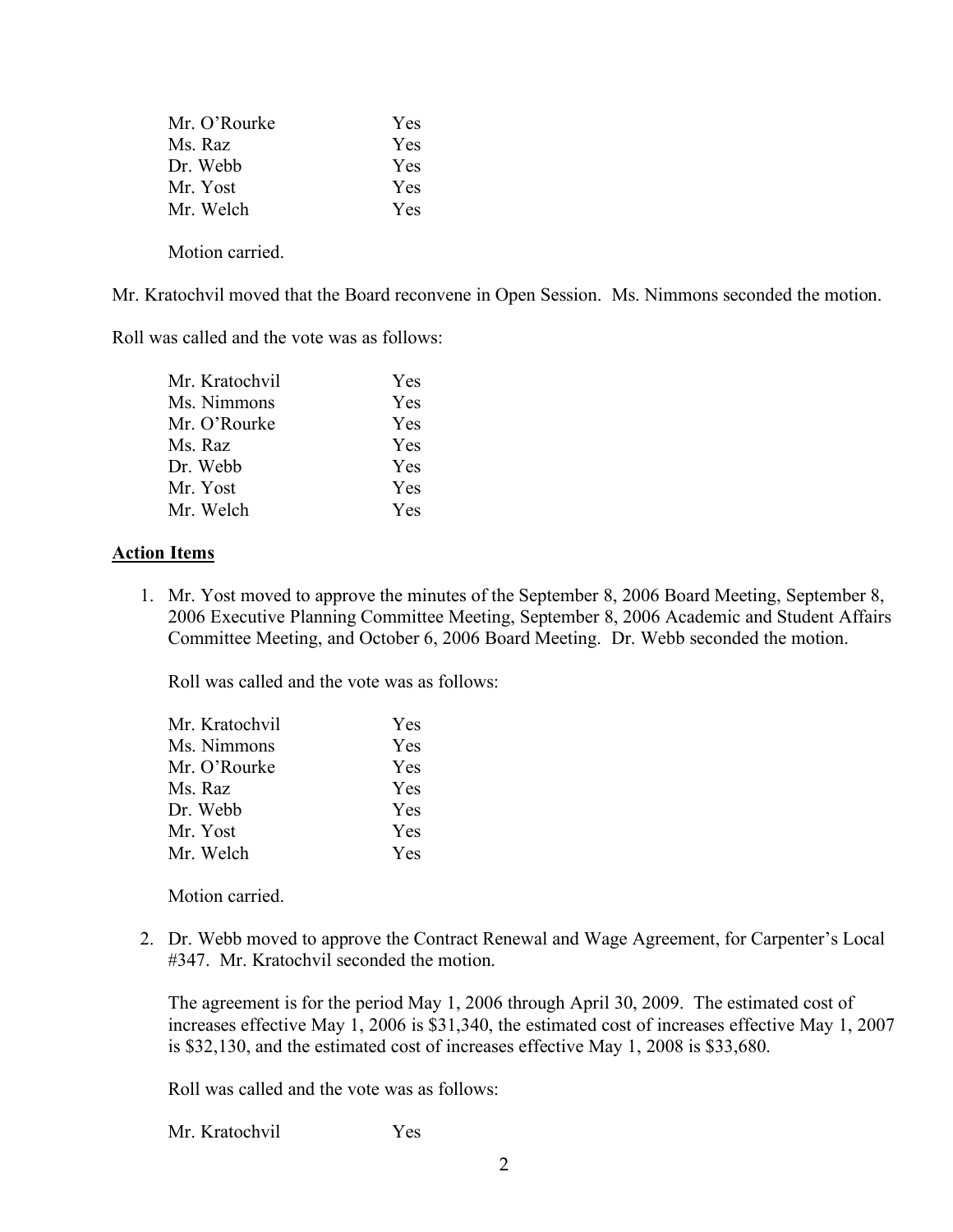| Ms. Nimmons  | <b>Yes</b> |
|--------------|------------|
| Mr. O'Rourke | <b>Yes</b> |
| Ms. Raz      | Yes        |
| Dr. Webb     | Yes        |
| Mr. Yost     | <b>Yes</b> |
| Mr. Welch    | Yes        |

Motion carried.

3. Mr. Kratochvil moved to approve the Contract Renewal and Wage Agreement for Illinois Fraternal Order of Police Labor Council. Mr. Yost seconded the motion.

The agreement is for the period July 1, 2006 through June 30, 2009. The estimated cost of increases effective July 1, 2006 is \$44,640, the estimated cost of increases effective July 1, 2007 is \$31,550, and the estimated cost of increases effective July 1, 2008 is \$32,800.

Roll was called and the vote was as follows:

| Mr. Kratochvil | <b>Yes</b> |
|----------------|------------|
| Ms. Nimmons    | <b>Yes</b> |
| Mr. O'Rourke   | <b>Yes</b> |
| Ms. Raz        | <b>Yes</b> |
| Dr. Webb       | <b>Yes</b> |
| Mr. Yost       | <b>Yes</b> |
| Mr. Welch      | Yes.       |

Motion carried.

- 4. Chair Welch announced that the Board is postponing action on the Contract Renewal and Salary Agreement-University Professionals of Illinois Local 4100 pending ratification by the membership.
- 5. Ms. Nimmons moved to approve an In-state Tuition Waiver. Mr. Yost seconded the motion.

As provided in Section IV.C.5 of the Eastern Illinois University Board of Trustees Regulations, the Board is being asked to consider an exception to the residency status for tuition purposes for an employee's spouse. The exception is being requested on behalf of a non-immigrant spouse of a full-time tenure-track faculty member who would like to take classes at the in-state resident tuition rate.

Roll was called and the vote was as follows:

| Mr. Kratochvil | Yes        |
|----------------|------------|
| Ms. Nimmons    | Yes        |
| Mr. O'Rourke   | Yes        |
| Ms. Raz        | <b>Yes</b> |
| Dr. Webb       | Yes        |
| Mr. Yost       | Yes        |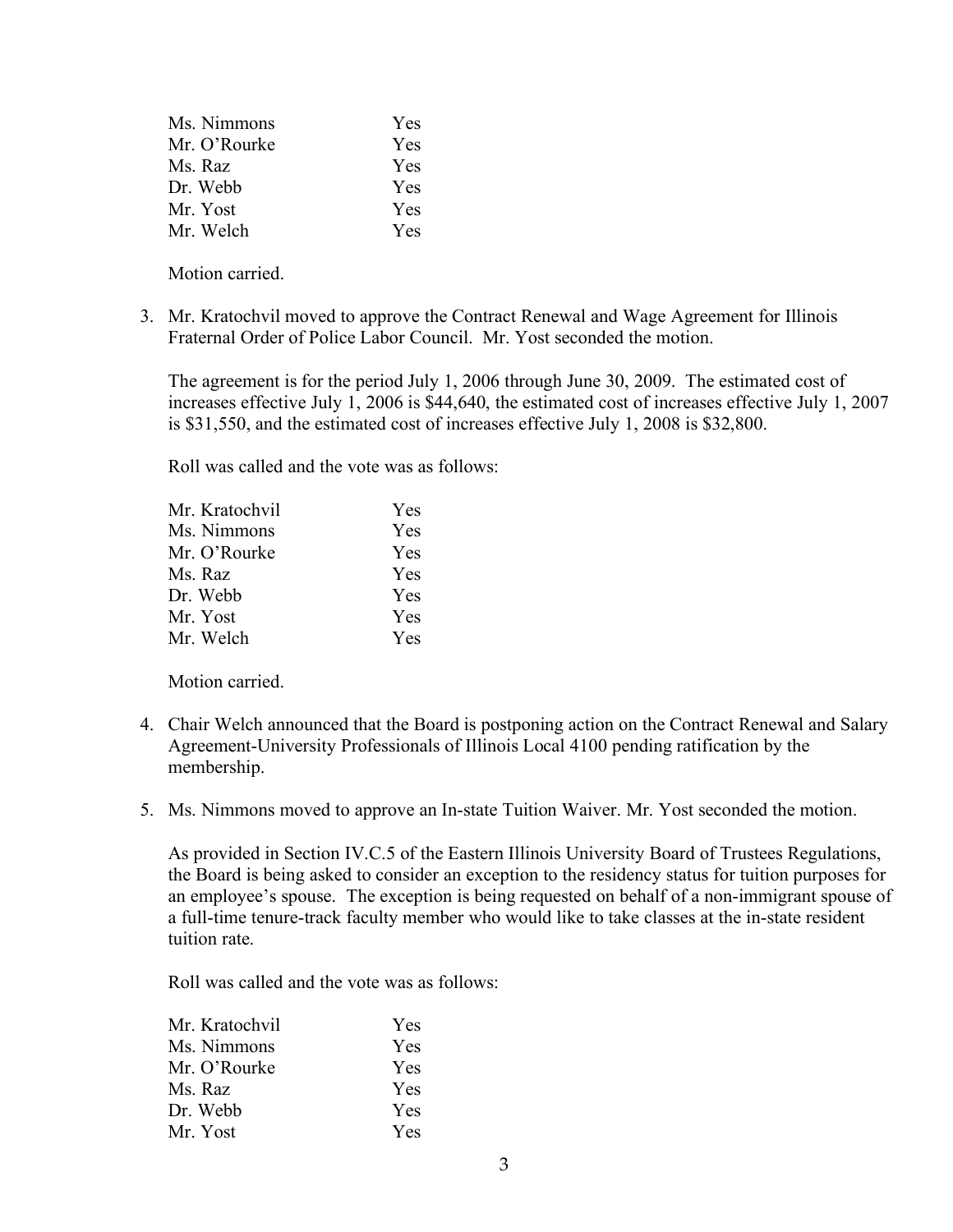Mr. Welch Yes

Motion carried.

## **Information Items**

## Summary of Purchases \$100,000-249,999

| Vendor                         | <b>Type of Purchase</b>                                  | <b>Bids</b>    | Amount    |
|--------------------------------|----------------------------------------------------------|----------------|-----------|
| Conference Technologies Inc.   | Audio Visual equipment                                   | 17             | \$132,697 |
| University of Illinois         | Electronic databases                                     | $\mathbf{A}$   | 190,000   |
| H & H Shuttle Service, Inc.    | Shuttle bus service through the<br>Spring 2007 semester. | $\overline{B}$ | 245,000   |
| Heyl, Royster, Voelker & Allen | Legal services                                           | B              | 150,000   |
| <b>IBM</b> Coporation          | Software maintenance                                     | $\mathcal{C}$  | 146,411   |
| Conference Technologies Inc    | Audio Visual equipment                                   | 18             | 111,931   |
| <b>KAM Services</b>            | Asbestos abatement services                              | B              | 150,000   |

<sup>A</sup> Sole source. Bidding not required as the purchase was from another State agency. The price, per contract, will not exceed the amount shown above.

B Annual contract renewal. Costs, per contract, will not exceed the amount shown above.

<sup>C</sup> Sole source, per Section 526.025 of the Illinois Procurement Code.

FY 2006 Deposit and Investment Report **--** For FY 2006 Operating Funds Investment performance, the University had an average daily investment balance of approximately \$41 million and a net average daily balance of approximately \$39 million. The annualized average yield for the year was 5.16%.

Earned Degrees Report -- In 2006, there were a higher number of degrees awarded than there has been in several years. In FY 2006, 2,726 degrees were awarded -- 2,128 Bachelor's degrees, 16 Postbachelor's certificates, 532 Master's degrees, and 50 Specialist's degrees.

Alumni Association Report -- Ms. Susan Young presented the Alumni Association Report. In the upcoming year the Alumni Association plans to give the University up to \$75,000 dollars for campus beautification. Also, the Alumni Association plans to provide \$10,000 or more to support University outreach activities to Alumni. The annual Alumni Service Award is being renamed the Louis V. Hencken Alumni Service Award, and will be presented as such beginning in 2007. Ms. Young added that the Alumni Association awarded \$5,000 in scholarships to EIU students this year.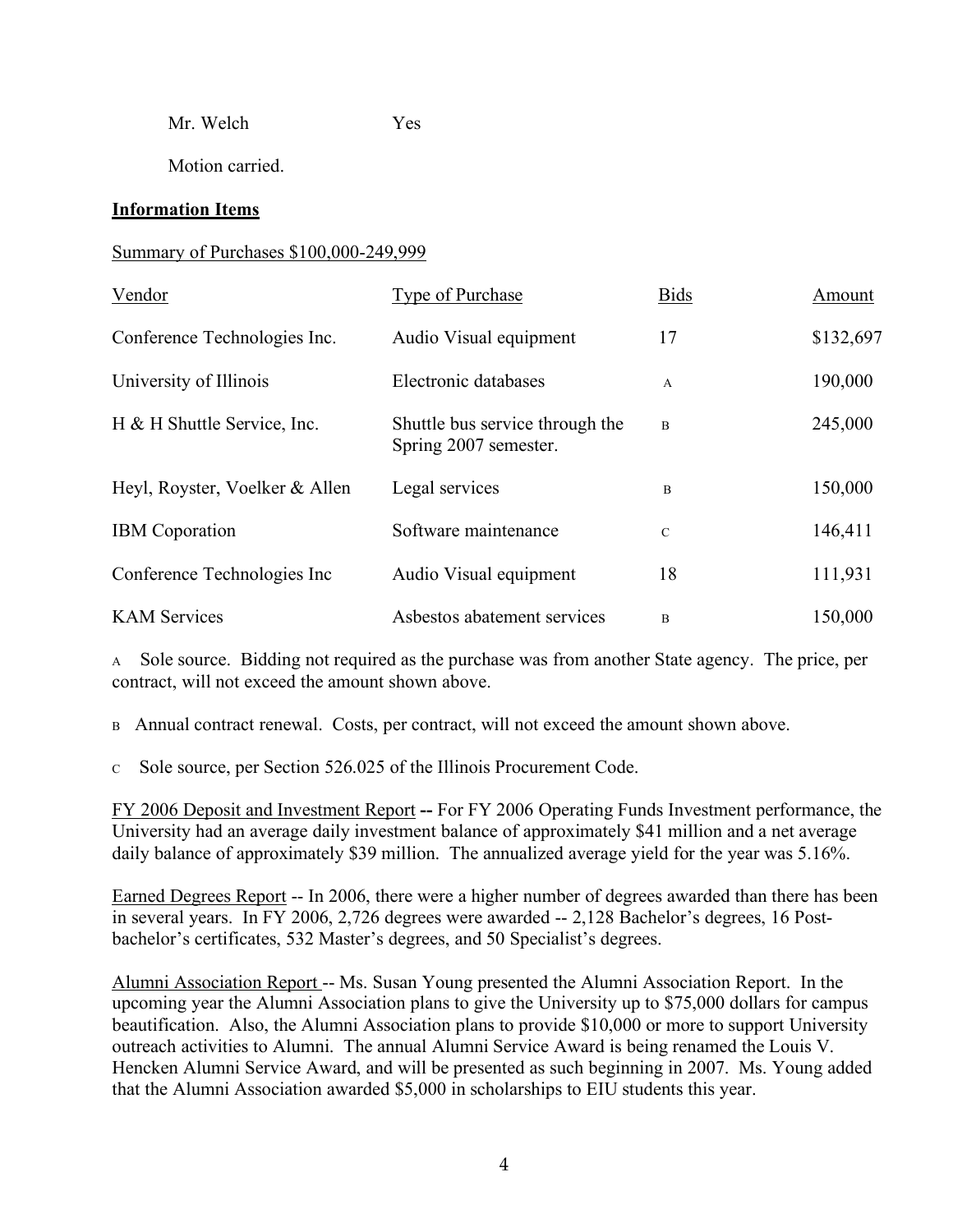Technology Report -- Dr. Michael Hoadley and Mr. Chat Chatterji presented the Technology Report. The University continues to move forward with technology planning. The report provided an update on the status of the various recommendations and action items which provide a blueprint for the future. The updated report is available at http://CATS.eiu.edu/ctpc/index.php.

FY 2006 Income Producing Contracts -- There were 106 awards of \$10,000 and over, and 265 awards under \$10,000, with a combined value of \$9,531,148.

## **President's Report**

President Hencken acknowledged his students from the Counseling and Student Development Class 5710.

Lt. Governor Quinn was on campus October 30 to open the "Portrait of a Soldier" exhibit. The portraits were sketched by Cameron Schilling, a senior political science major at EIU. Cameron started drawing the sketches as a tribute to Illinois soldiers killed either in Iraq or Afghanistan, or on the way to their destination. A Veteran's Day ceremony is scheduled on November 11, in front of Old Main. ROTC on campus will assist in the ceremony.

Dr. Dan Nadler and Mr. Mark Hudson, Director of Housing and Dining Services, presented an update on what's happening in the Housing and Dining Services. As the President stated, there is a strong correlation between the residential experience, and the rate of retention and satisfaction of our students. One very important aspect is Resident Assistants, and the Housing and Dining Service is working on a list of action items to track progress and satisfaction in this area.

## **Report from Constituencies**

None.

# **Report from the Board Chair**

Mr. Welch reported that he attended the IBHE Faculty Advisory Council Meeting on October 20, 2006. This Council advises the IBHE. More specifically, the Council usually offers advice in response to specific agenda items. Currently, IBHE is trying to improve the general public perception of the value of higher education. An organization, Solutions for the Future, has been formed to pursue this issue.

The regional meeting of Eastern Alumni in the St. Louis area will be at Broadway Oyster Bar Saturday evening, and Mr. Welch will make every attempt to attend the meeting.

## **Board Committee Reports**

Finance Audit Committee -- Dr. Webb reported on the Finance Audit Committee. He shared that there will be a 35% increase in energy costs for Eastern and the other universities in the co-op. An electric rate freeze, if in effect, does not apply to businesses and colleges/universities.

Board Relations Committee -- Mr. Kratochvil reported for the Board Relations Committee. Mr. Kratochvil recommended that the Board consider appointing a Presidential Transition Activities